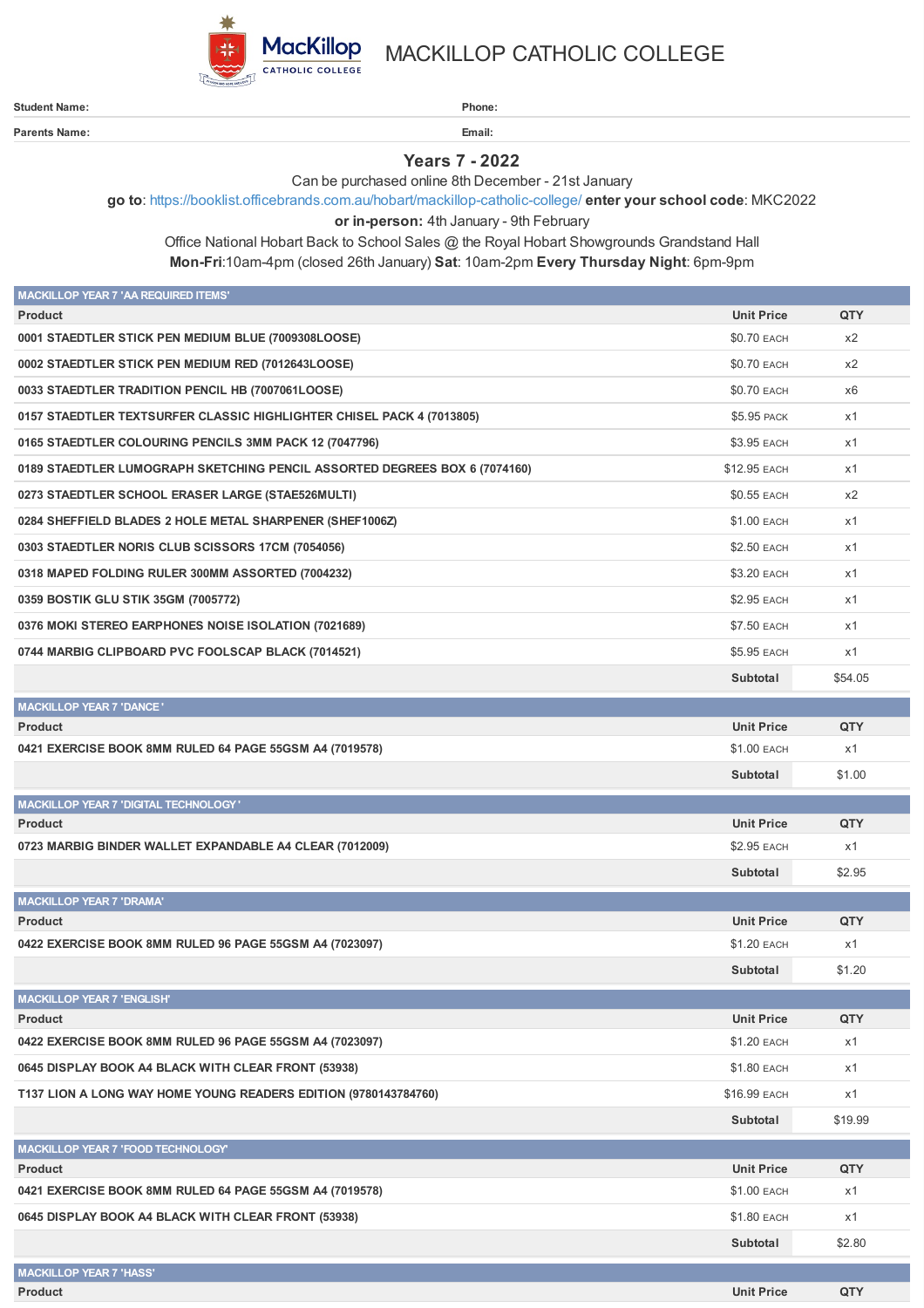| 0422 EXERCISE BOOK 8MM RULED 96 PAGE 55GSM A4 (7023097)                                                         | \$1.20 EACH        | x1         |
|-----------------------------------------------------------------------------------------------------------------|--------------------|------------|
|                                                                                                                 | Subtotal           | \$1.20     |
| MACKILLOP YEAR 7 'HEALTH AND PHYSICAL EDUCATION'                                                                |                    |            |
| <b>Product</b>                                                                                                  | <b>Unit Price</b>  | QTY        |
| 0421 EXERCISE BOOK 8MM RULED 64 PAGE 55GSM A4 (7019578)                                                         | \$1.00 EACH        | x1         |
| 0645 DISPLAY BOOK A4 BLACK WITH CLEAR FRONT (53938)                                                             | \$1.80 EACH        | x1         |
|                                                                                                                 | Subtotal           | \$2.80     |
| <b>MACKILLOP YEAR 7 'JAPANESE'</b>                                                                              |                    |            |
| <b>Product</b>                                                                                                  | <b>Unit Price</b>  | <b>QTY</b> |
| 0067 STAEDTLER TRIPLUS MECHANICAL PENCIL 0.7MM (STAE774-27)<br>retain for future use                            | \$7.25 EACH        | x1         |
| 0077 STAEDTLER MECHANICAL PENCIL LEAD REFILL HB 0.7MM TUBE 12 (7011470)                                         | \$1.95 EACH        | x1         |
| 0423 EXERCISE BOOK 8MM RULED 128 PAGE 55GSM A4 (7023098)                                                        | <b>\$1.65 EACH</b> | x1         |
| 0731 MARBIG FILE CASE WITH CLIP LABELS A4 CLEAR (7014371)                                                       | \$7.50 EACH        | x1         |
|                                                                                                                 | Subtotal           | \$18.35    |
| MACKILLOP YEAR 7 'MATERIALS, DESIGN AND TECHNOLOGIES'                                                           |                    |            |
| <b>Product</b>                                                                                                  | <b>Unit Price</b>  | QTY        |
| 0645 DISPLAY BOOK A4 BLACK WITH CLEAR FRONT (53938)                                                             | \$1.80 EACH        | x1         |
|                                                                                                                 | Subtotal           | \$1.80     |
| <b>MACKILLOP YEAR 7 'MATHS'</b>                                                                                 |                    |            |
| <b>Product</b>                                                                                                  | <b>Unit Price</b>  | QTY        |
| 0388 CASIO FX-82AU PLUS II 2ND EDITION SCIENTIFIC CALCULATOR (7101295)                                          | \$34.99 EACH       | x1         |
| 0529 OLYMPIC BINDER BOOK A4 5MM GRID 128 PAGE (7000681)                                                         | \$1.95 EACH        | x2         |
| 0807 ZIPPER BINDER 2D 25MM A4 ASSORTED COLOURS (ASSTZIPBIND)                                                    | \$7.95 EACH        | x1         |
| T262 CAMBRIDGE ESSENTIAL MATHEMATICS FOR THE AC YEAR 7 WITH INTERACTIVE HOTMATHS 3RD EDITION<br>(9781108772686) | \$69.95 EACH       | x1         |
|                                                                                                                 |                    |            |
|                                                                                                                 | \$9.95 EACH        | x1         |
| T284 FACTS AND FORMULAS YEAR 7 MATHS ALL LEVELS (9781875462155)                                                 |                    |            |
|                                                                                                                 | Subtotal           | \$126.74   |
| <b>MACKILLOP YEAR 7 'MUSIC'</b><br><b>Product</b>                                                               | <b>Unit Price</b>  | QTY        |
| 0421 EXERCISE BOOK 8MM RULED 64 PAGE 55GSM A4 (7019578)                                                         | \$1.00 EACH        | x1         |
| 0645 DISPLAY BOOK A4 BLACK WITH CLEAR FRONT (53938)                                                             | \$1.80 EACH        | x1         |
|                                                                                                                 | Subtotal           | \$2.80     |
|                                                                                                                 |                    |            |
| MACKILLOP YEAR 7 'PERSONAL DEVELOPMENT'<br><b>Product</b>                                                       | <b>Unit Price</b>  | QTY        |
| 0421 EXERCISE BOOK 8MM RULED 64 PAGE 55GSM A4 (7019578)                                                         | \$1.00 EACH        | x1         |
| 0723 MARBIG BINDER WALLET EXPANDABLE A4 CLEAR (7012009)                                                         | \$2.95 EACH        | x1         |
|                                                                                                                 | Subtotal           | \$3.95     |
|                                                                                                                 |                    |            |
| <b>MACKILLOP YEAR 7 'SCIENCE '</b><br><b>Product</b>                                                            | <b>Unit Price</b>  | QTY        |
| 0423 EXERCISE BOOK 8MM RULED 128 PAGE 55GSM A4 (7023098)                                                        | \$1.65 EACH        | x1         |
| 0805 MARBIG PUNCHLESS FILE A4 (7014259)                                                                         | \$8.80 EACH        | x1         |
|                                                                                                                 | Subtotal           | \$10.45    |
|                                                                                                                 |                    |            |
| MACKILLOP YEAR 7 'THEOLOGY & SPIRITUALITY'<br><b>Product</b>                                                    | <b>Unit Price</b>  | QTY        |
| 0422 EXERCISE BOOK 8MM RULED 96 PAGE 55GSM A4 (7023097)                                                         | \$1.20 EACH        | x1         |
| 0723 MARBIG BINDER WALLET EXPANDABLE A4 CLEAR (7012009)                                                         | \$2.95 EACH        | x1         |
|                                                                                                                 | Subtotal           | \$4.15     |
| <b>MACKILLOP YEAR 7 'VISUAL ART '</b>                                                                           |                    |            |
| <b>Product</b>                                                                                                  | <b>Unit Price</b>  | QTY        |
| 0565 QUILL VISUAL ART DIARY 110GSM 120 PAGE A5 PP BLACK (7004827)                                               | \$3.50 EACH        | x1         |
| T008 VISUAL DIARY GUIDE FOR STUDENTS YEAR 7/8) (9780994332363)                                                  | \$29.95 EACH       | x1         |